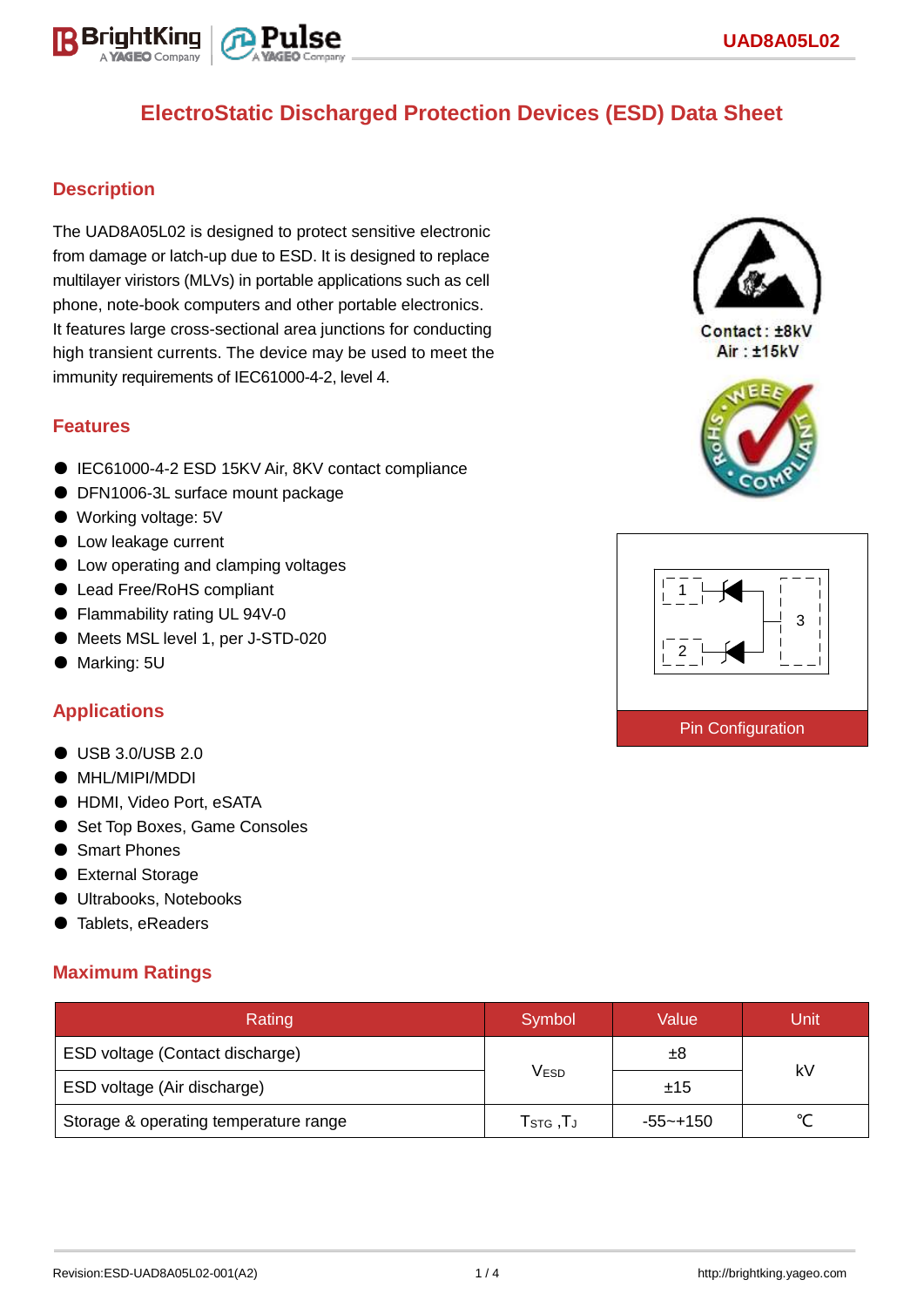

# **Electrical Characteristics (TJ=25**℃**)**

| Parameter                              | Symbol                  | Condition                            | Min. | Typ. | Max. | <b>Unit</b> |
|----------------------------------------|-------------------------|--------------------------------------|------|------|------|-------------|
| Reverse stand-off voltage              | <b>V</b> <sub>RWM</sub> |                                      |      |      | 5    | $\vee$      |
| Reverse breakdown voltage              | $V_{BR}$                | $I_{BR}$ =1mA                        | 6    |      | 8.5  | $\vee$      |
| Reverse leakage current                | IR.                     | $V_R = 5V$                           |      |      | 0.5  | μA          |
| Clamping voltage ( $tp=8/20\mu s$ )    | $V_C$                   | $I_{PP}=1A$                          |      | 11   |      | $\vee$      |
| Clamping voltage ( $tp = 8/20 \mu s$ ) | $V_C$                   | $I_{PP} = 2A$                        |      | 14   |      | V           |
| Peak pulse current (tp=8/20µs)         | $_{\rm lpp}$            |                                      |      |      | 3    | A           |
| Off state junction capacitance         | $C_{J}$                 | $0Vdc$ , f=1 $MHz$<br>Pin1/2 to Pin3 |      | 0.75 |      | рF          |
|                                        |                         | $0Vdc, f=1MHz$<br>Pin1 to Pin2       |      | 0.5  |      | рF          |

## **Typical Characteristics Curves**







Figure 1. Pulse Waveform **Figure 2. Clamping Voltage vs. Peak Pulse Current** 



## Figure 3. Capacitance vs. Reverse Voltage Figure 4. ESD Clamping (8kV Contact IEC61000-4-2)

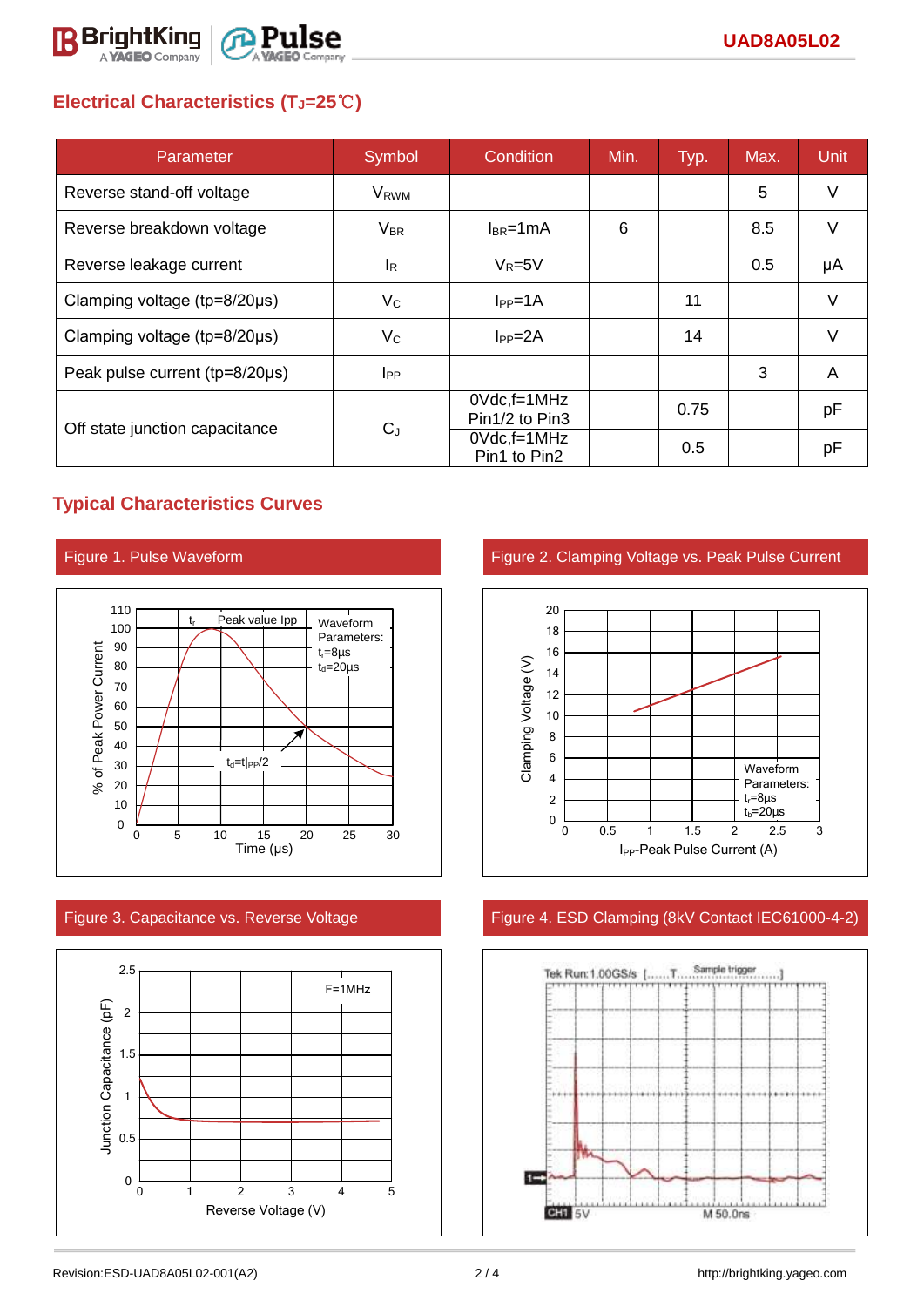

# **Recommended Soldering Conditions**